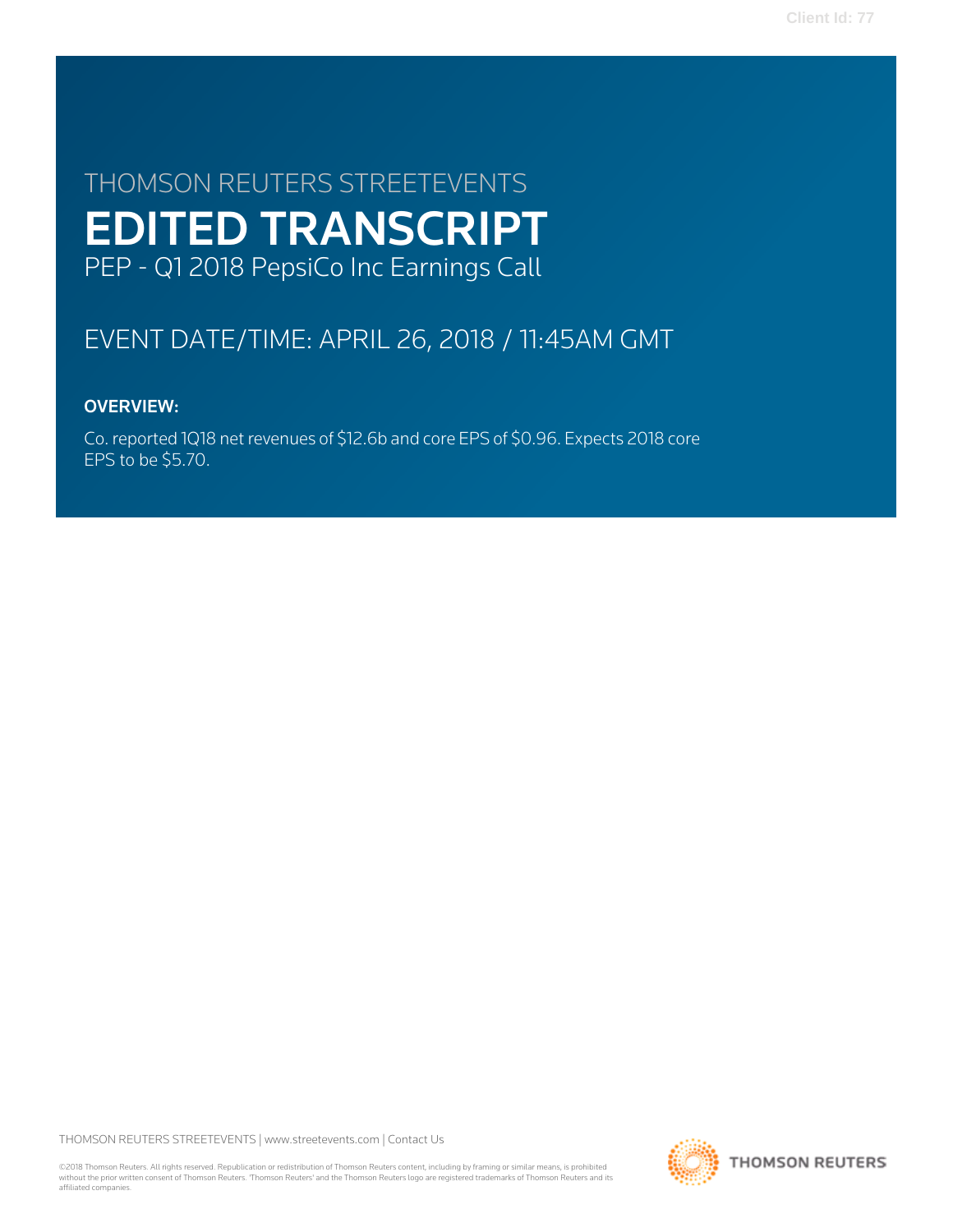# **CORPORATE PARTICIPANTS**

**[Hugh F. Johnston](#page-4-0)** PepsiCo, Inc. - Vice Chairman, Executive VP & CFO **[Indra K. Nooyi](#page-2-0)** PepsiCo, Inc. - Chairman of the Board & CEO **[Jamie Caulfield](#page-1-0)** PepsiCo, Inc. - SVP of IR

# **CONFERENCE CALL PARTICIPANTS**

**[Ali Dibadj](#page-9-0)** Sanford C. Bernstein & Co., LLC., Research Division - SVP and Senior Analyst **[Amit Sharma](#page-9-1)** BMO Capital Markets Equity Research - Analyst **[Andrea Faria Teixeira](#page-10-0)** JP Morgan Chase & Co, Research Division - MD **[Bonnie Lee Herzog](#page-13-0)** Wells Fargo Securities, LLC, Research Division - MD and Senior Beverage and Tobacco Analyst **[Brett Young Cooper](#page-15-0)** Consumer Edge Research, LLC - Senior Analyst of Beverages & Managing Partner **[Bryan Douglass Spillane](#page-7-0)** BofA Merrill Lynch, Research Division - MD of Equity Research **[Caroline Shan Levy](#page-8-0)** Macquarie Research - Senior Analyst **[Dara Warren Mohsenian](#page-5-0)** Morgan Stanley, Research Division - MD **[Kevin Michael Grundy](#page-14-0)** Jefferies LLC, Research Division - Senior VP & Equity Analyst **[Lauren Rae Lieberman](#page-6-0)** Barclays Bank PLC, Research Division - MD and Senior Research Analyst **[Mark David Swartzberg](#page-10-1)** Stifel, Nicolaus & Company, Incorporated, Research Division - MD **[Pablo Ernesto Zuanic](#page-11-0)** Susquehanna Financial Group, LLLP, Research Division - Senior Analyst **[Robert Edward Ottenstein](#page-11-1)** Evercore ISI, Research Division - Senior MD, Head of Global Beverages Research & Fundamental Research Analyst **[Stephen Robert R. Powers](#page-13-1)** Deutsche Bank AG, Research Division - Research Analyst **[Sunil Harshad Modi](#page-12-0)** RBC Capital Markets, LLC, Research Division - MD of Tobacco, Household Products and Beverages **[Vivien Nicole Azer](#page-7-1)** Cowen and Company, LLC, Research Division - MD and Senior Research Analyst

# **PRESENTATION**

## **Operator**

<span id="page-1-0"></span>Good morning, and welcome to PepsiCo's First Quarter 2018 Earnings Conference Call. (Operator Instructions) Today's call is being recorded and will be archived at www.pepsico.com.

It is now my pleasure to introduce Mr. Jamie Caulfield, Senior Vice President of Investor Relations. Mr. Caulfield, you may begin.

# **Jamie Caulfield** - PepsiCo, Inc. - SVP of IR

Thank you, operator. With me today are Indra Nooyi, PepsiCo's Chairman and CEO; and Hugh Johnston, PepsiCo's CFO. We'll lead off today's call with a review of our first quarter performance and full year 2018 outlook, and then we'll move on to Q&A.

Before we begin, please take note of our cautionary statement. This conference call includes forward-looking statements, including statements regarding 2018 guidance based on currently available information. Forward-looking statements inherently involve risks and uncertainties that could cause our actual results to differ materially from those predicted. Statements made on this conference call should be considered together with cautionary statements and other information contained in today's earnings release and in our most recent periodic reports filed with the SEC.

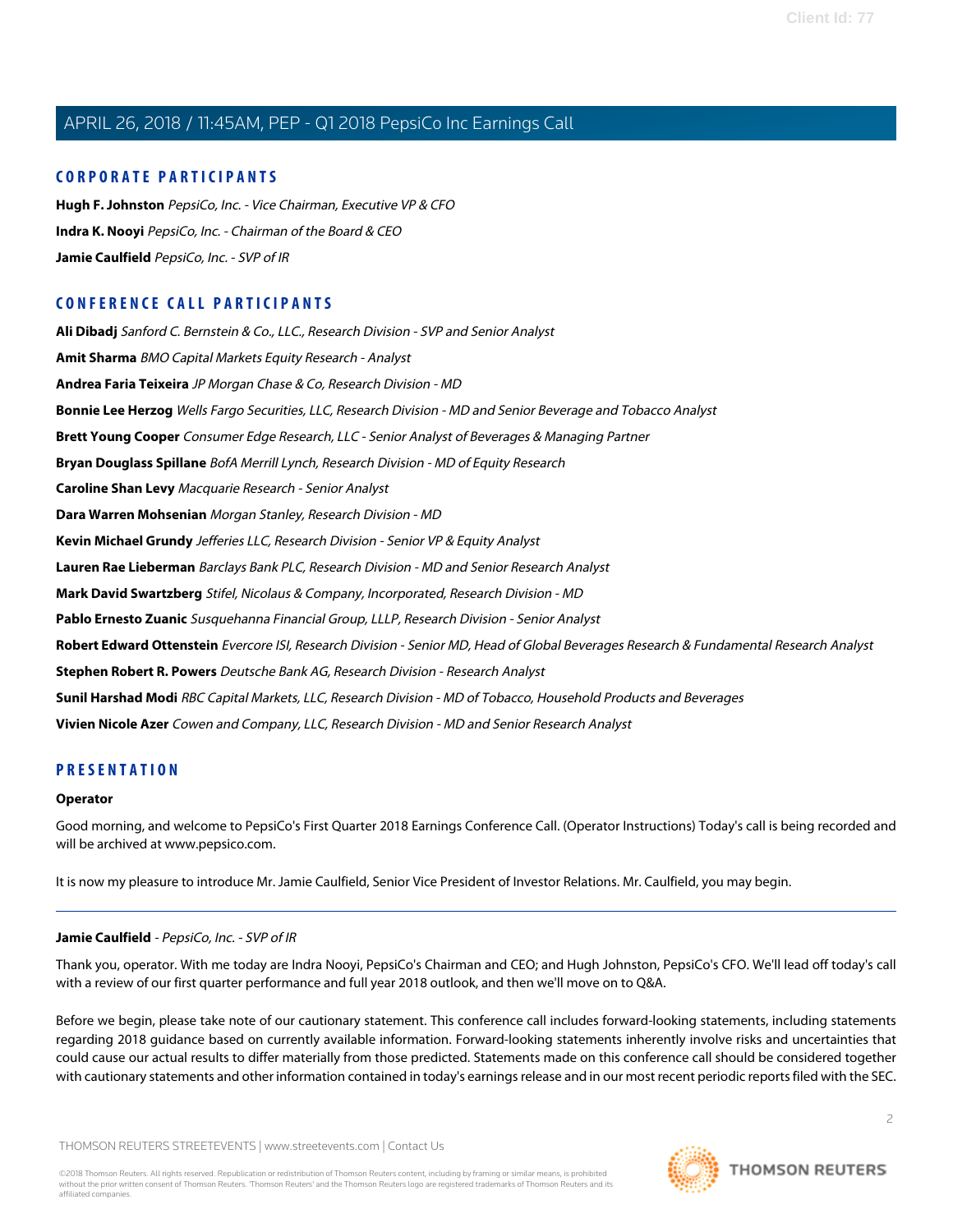When discussing our financial results on today's call, we will refer to certain non-GAAP measures, which exclude certain items, such as the impact of foreign exchange translation from our reported results. You should refer to the glossary and other attachments to this morning's earnings release and to the Investors section of PepsiCo's website under the Events and Presentations tab to find full explanations and reconciliations of these non-GAAP measures.

<span id="page-2-0"></span>And now it's my pleasure to introduce Indra Nooyi.

# **Indra K. Nooyi** - PepsiCo, Inc. - Chairman of the Board & CEO

Thank you, Jamie, and good morning, everyone. Thank you all for joining us this morning. We will start off with an overview of the first quarter and a discussion of each of the operating sectors' performance in a little more detail. And then Hugh will cover the full year outlook.

For the quarter, we delivered \$12.6 billion of net revenue and core earnings of \$0.96 per share. Within the P&L, gross margin was impacted by input cost inflation. Operating margin was further impacted by the frontline bonus we announced earlier this year. Foreign exchange translation had a positive impact of approximately 2 percentage points to both [net] and reported EPS. And below the operating profit line, we benefited from a lower core effective tax rate.

The majority of our businesses performed very well in the quarter, excluding our North American Beverage division. In fact, excluding NAB, the company generated 4.6% organic revenue growth and 7% core operating profit growth when excluding the one-time frontline bonus. However, our North American Beverages sector continues to work through some challenges.

So let's start with the discussion of NAB, separating long-term strategy from short-term executional issues. As you know, we have been transforming the business over many years to build a product portfolio that meets consumers' desires through a repertoire of great-tasting beverages, especially beverages with fewer or 0 calories, and in an assortment of packages that satisfies a broad range of occasions, from immediate personal refreshment, to family meal accompaniment, to social gatherings. And our focus on sustained transformation initiatives in NAB have been very successful on multiple dimensions.

We have shifted our product mix to faster-growing subcategories and provided more lower and 0 sugar options, including recent innovations under the Mountain Dew, Gatorade, Propel, Lipton Tea House and Starbucks trademarks. Since 2010, we have increased our volume mix of noncarbonated beverages by 7 percentage points.

We have established and maintained strong leadership positions in many of the most attractive noncarbonated beverage categories, including ready-to-drink tea, ready-to-drink coffee and sports hydration and, in the most recent quarter, grew value share in a number of the fastest-growing categories, including tea, enhanced water and sparkling water. We have increased our CSD package variety so that our mix of nontraditional packages, that is everything other than 2-liter and 20-ounce PET and 12-ounce cans, has increased from 14% in 2011 to 21% today.

We have reconfigured our supply chain to handle increased complexity and greater product assortment. For example, we have substantially increased flexible can line capacity. We expanded our co-pack network to give us greater packaging flexibility in an asset-light model. And we're approaching having 60% of our route network converted to delivery via our geo box trailers. And we have equipped many of our trucks with chillers to expand our chills DSD network.

We have brought equipment innovation to market, providing product customization and convenience with our Spire fountain [device] indiscernible] and made nutritious options more broadly available with our Hello Goodness vending machines.

And we have ramped up our R&D and innovation efforts to launch products that are on trend with consumers. For example, this February, we introduced bubly, a new flavored sparkling water with no artificial flavors, sweeteners or calories, and a brand and packaging that convey a playful and upbeat sense of humor. And we recently launched Drinkfinity, now available online in the United States. This unique beverage system addresses growing consumer demand for customizable nutritious beverages in the most sustainable packaging.

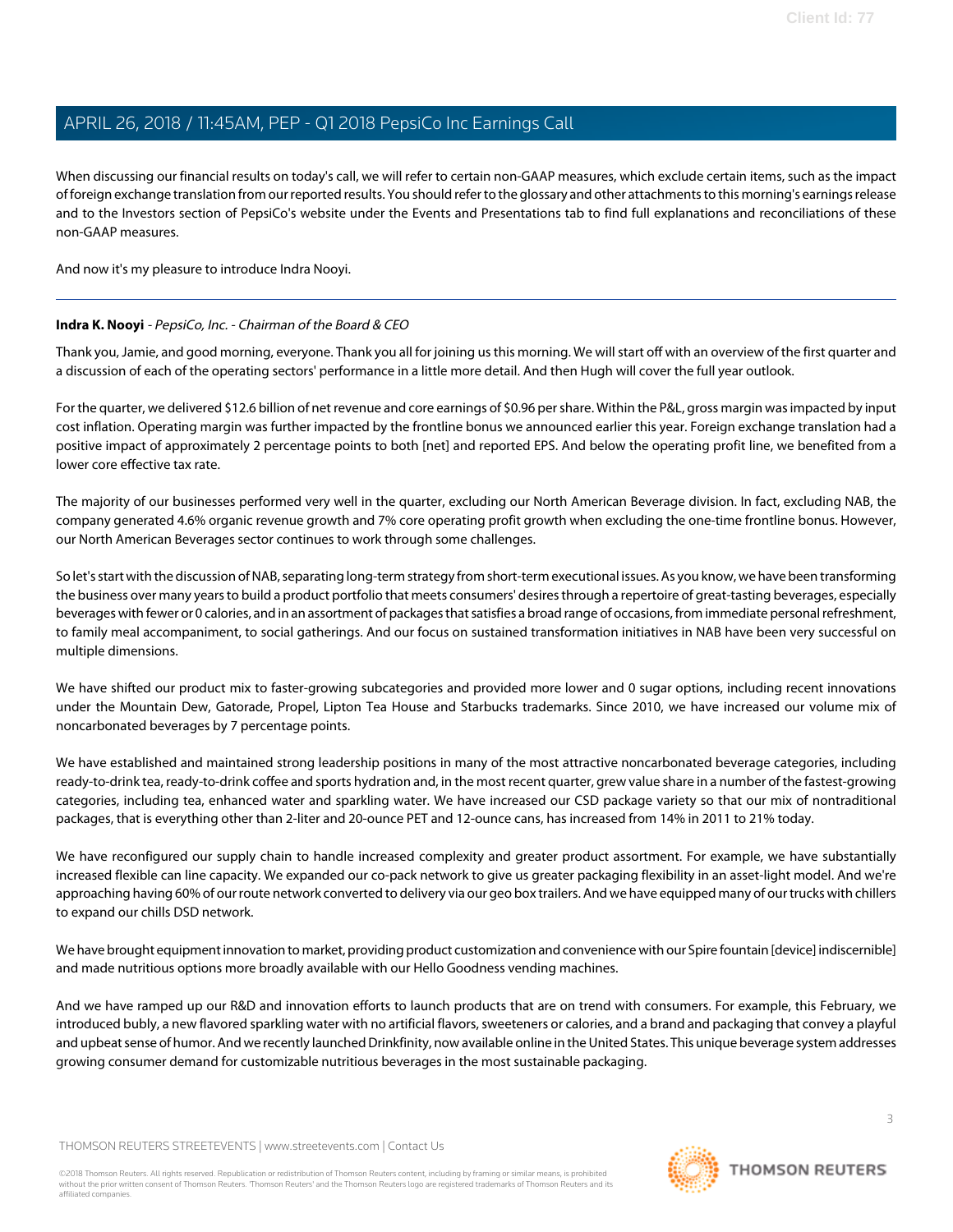We believe our strategy is sound and is positioning us well for the future. (inaudible) focused on the past 3 quarters where our financial results have not lived up to our expectations from the North American Beverage business. So what is the issue? Simply put, while most parts of the business are performing well, recent losses in cola market share in North America have led to subpar top line and bottom line performance over the past 3 quarters.

We have studied in detail the causes for the share loss across every dimension. The overwhelming driver is that despite moderately increasing our media on trademark Pepsi over the past 3 years, our share of voice has fallen dramatically relative to our key competitor, who has substantially stepped up their media spending on colas over the past 2 years. To address this, we have allocated increased media to trademark Pepsi. And we have tightened and elevated our brand communication, beginning with the launch of our new Pepsi Generations campaign. The campaign supports all the brands under the trademark Pepsi umbrella, and this will enable us to more effectively leverage the media investment across our full Pepsi portfolio. Importantly, we plan to substantially and sustainably support the campaign throughout the year, while remaining disciplined on pricing.

We're already seeing positive results from the campaign, with research telling us that the campaign is driving higher advertising recall, higher brand recall and higher brand regard with consumers. And our share performance has also begun to improve. These are important first steps. As we sustain the campaign, we anticipate it will translate to further improving sales and market share results.

Encouragingly, beyond trademark Pepsi, North America Beverages is performing reasonably well in the context of a highly competitive environment. Our tea portfolio under Lipton and Pure Leaf has, over the past 17 quarters, grown retail sales in the range of mid-single digits to as high as 21%. Our enhanced water portfolio is performing well, with our premium life water continuing to grow nicely as it enters the second year since its initial launch. And bubly's early results following its 2018 launch are exceeding our expectations.

KeVita, our line of premium organic live probiotic beverages, grew retail sales 50% in Q1, following 66% growth for the full year 2017. And Starbucks ready-to-drink coffee grew retail sales 3% in the first quarter, following 4% growth in 2017, despite a number of new competitive entrants in the category.

Furthermore, we are pleased with both the improved trajectories and the outlook for both Mountain Dew and Gatorade. Both brands posted improved retail sales performance in the quarter versus the second half of last year. And our positive outlook for these trademarks are underpinned by robust 2018 innovation.

In January, we launched Mountain Dew Ice, a clear lemon lime flavored dew made with a splash of real juice with just 100 calories per 12-ounce serving, and it is off to a strong start. Additionally, we expect our summer 2018 limited time offering of Mountain Dew Baja Blast to perform well, especially relative to our Dew summer 2017 [health] deal, which fell short of our expectations.

Also, this summer, we will launch Gatorade Zero. Gatorade Zero will address the large and growing demand by athletes for additional hydration options. We are introducing a Gatorade that provides all the hydration and electrolyte solutions of base Gatorade without the carbohydrates. Gatorade Zero will give our athletes more flexibility in combining hydration with other fuel sources to meet their overall sports hydration and nutritional needs.

Taken together, we believe our plans will drive continued improved performance in the business. Finally, beyond the strategic and execution actions I've just mentioned, we continue to consider all available options to drive greater shareholder value from NAB.

Now moving on to Frito-Lay North America. We had solid performance, with balanced volume growth and net price utilization and continued strong market share results, driven by great market base execution, innovation and creative brand marketing.

For example, building on the success of our 2017 launch of Lay's Poppables, an entirely new growth platform for Frito, we extended the Poppables product lineup with the introduction of new Lay's Poppables Honey BBQ and a new 12-count multipack of Poppables Sea Salt. We continue to drive net revenue growth through increased trial and household penetration, which, when combined with increased purchase frequency from the expanded product lineup and year-long media support, should continue to scale up this promising new brand extension.

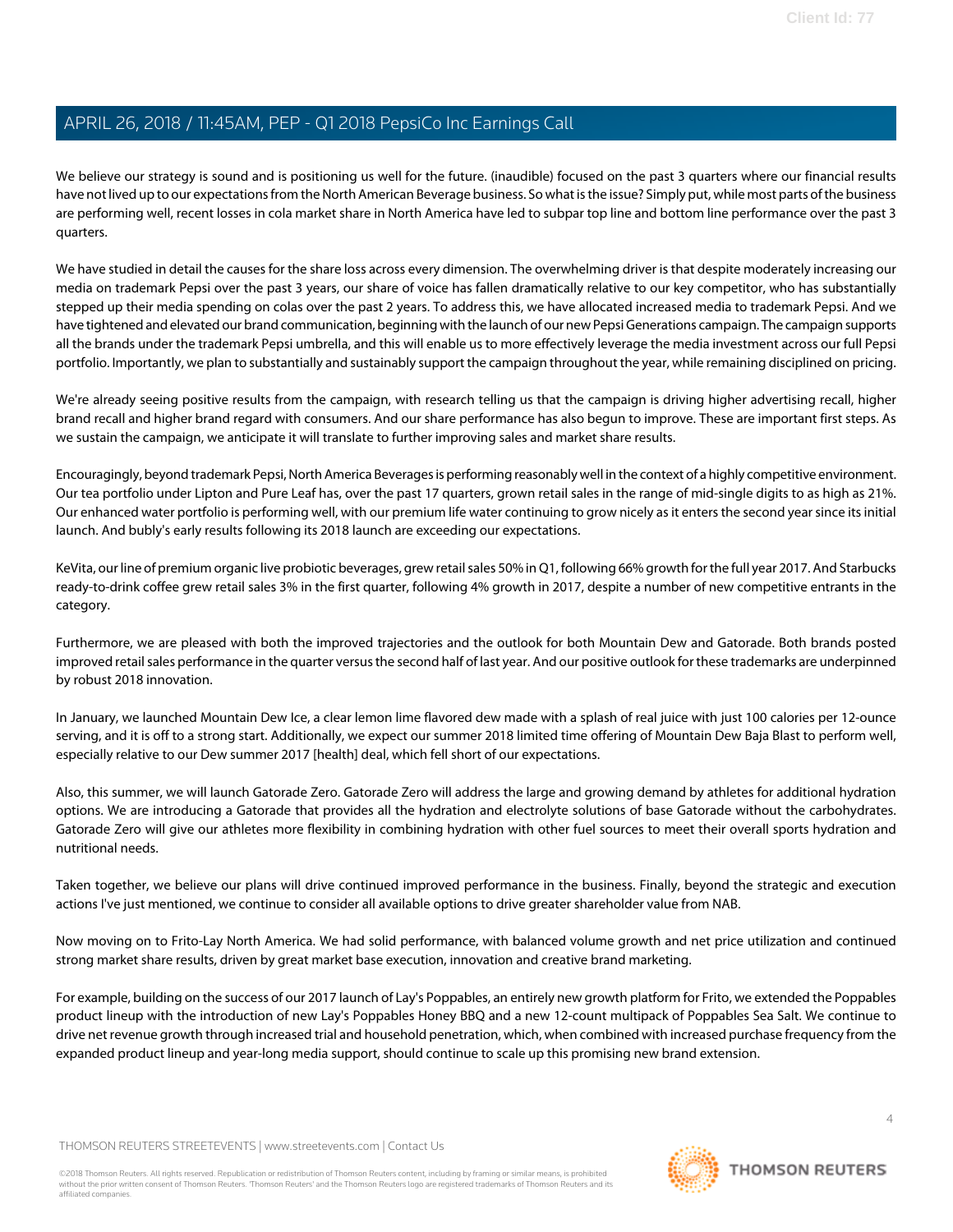We have also extended the success of our Simply subline by introducing new package varieties with the Simply variety pack and a 3-flavor lineup of single-serve packages for Simply Lay's, Cheetos and Doritos offerings. The expanded package variety is enabling us to more fully capitalize on consumers' growing desire for organic, non-GMO snacks with no artificial ingredients.

Demonstrating our focus on lifting and shifting successful ideas around the globe, we've recently introduced Red Rock Deli to select markets in the U.S. Red Rock Deli has been a breakout success in Australia that addresses millennial's desire for high-quality food offerings, with credentials like non-GMO project certification and no artificial flavors or colors.

Another example of lift and shift is our launch of the innovative Lay's Smile campaign, a concept that has its roots in a similar campaign we initially ran in China. This year, we're harnessing the power of sharing a smile and having a positive impact along the way. With Lay's Smiles, we put more than 40 unique smiles on Lay's bags. And with each purchase of a Lay's Smile bag, donated a portion to Operation Smile. The photogenic and humorous elements of the campaign, combined with the compelling purpose-driven element, have driven terrific exposure for the brand through social media.

At Quaker Foods North America, our portfolio of Quaker-branded products had mid-single-digit retail sales growth, boosted by the continued success of Overnight Oats and supported by a new ad campaign highlighting the functional benefits of oatmeal.

Let me now turn to our sectors outside of North America. We are pleased with the 8% organic revenue growth we saw in our developing and emerging markets as a group, which is an acceleration from the 6.5% growth we had in the fourth quarter of 2017. Stable to improving macro conditions, combined with strong market execution, have led to very strong growth across many of our key international markets.

Within Latin America, organic revenue grew 10% in Mexico, high teens in Brazil and 20% in Argentina. In AMENA, we had strong double-digit organic revenue growth in China, India, Egypt and Pakistan. The growth in the sector continues to be diluted somewhat by beverage tax-related declines in Saudi Arabia.

In our Europe Sub-Saharan Africa sector, Turkey and Poland organic revenue grew high teens, while Russia and South Africa grew mid-single digits. Even within the developed markets of Europe, we saw solid low single-digit growth in the U.K. and Spain, mid-single-digit growth in France and high single-digit growth in Germany. Importantly, the strong top line performance translated to impressive bottom line results, with core constant currency operating profit up 9% in ESSA, 10% in AMENA and 17% in Latin America.

The strong international results are, in part, a reflection of our initiatives to leverage our scale by increasingly coordinating commercial activities across markets and sectors. Example, with the increased global focus on 0-calorie beverages, we have continued to strengthen and scale our distinctive Pepsi Black under the Max or Zero Sugar brands, depending on the market, which drove double-digit organic volume growth globally and the United States in 2017. We almost tripled our global footprint from 28 markets at the beginning of 2016 to 77 markets this year.

We are leveraging our Pepsi Generations campaign internationally, airing our This is the Pepsi ad across 55 markets and the soccer-themed copy under the Generations campaign across more than 60 markets. And we have expanded Lay's oven baked to 14 markets, with plans to nearly triple that number in the next 2 years. And the Lay's Smiles campaign mentioned earlier has now been launched across markets in each of our sectors and grew retail sales mid-teens in the first quarter.

<span id="page-4-0"></span>Net-net, we are encouraged by the momentum we're seeing across many of our key international markets and solid financial performance by Frito-Lay North America. And although North American Beverages is in the process of a turnaround, we have plans in place that we expect will lead to improving performance.

With that, let me turn it over to Hugh.

# **Hugh F. Johnston** - PepsiCo, Inc. - Vice Chairman, Executive VP & CFO

Thank you, Indra, and good morning, everyone. I'll just provide a quick update on the outlook, and then we'll move to your questions.

THOMSON REUTERS STREETEVENTS | [www.streetevents.com](http://www.streetevents.com) | [Contact Us](http://www010.streetevents.com/contact.asp)

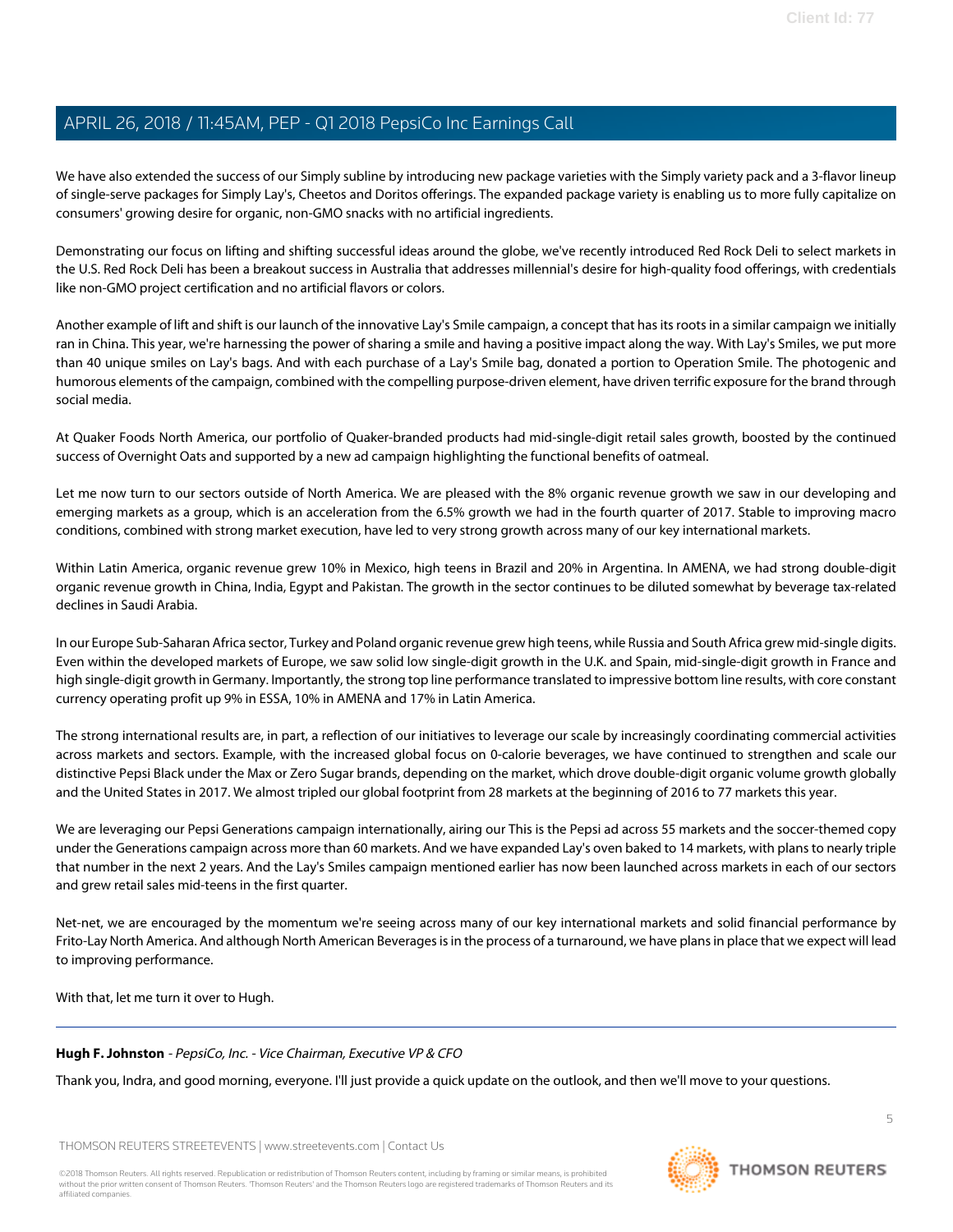From a macro perspective, we remain pretty positive. We see continued broad-based GDP growth, with developed markets stable and developing and emerging markets accelerating. And in most of our key markets, including the U.S., the picture is relatively positive with strong employment, consumer spending and consumer sentiment data. However, within this broadly positive picture, there remains a risk of geopolitical volatility in certain markets.

From an industry standpoint, we continue to see pretty challenging conditions, including dynamic retail and consumer landscapes, a very competitive environment, some currency volatility, most recently in the Mexican peso, Russian ruble, Turkish lira and Brazilian real, and commodity inflation. As Indra mentioned, within our businesses, the majority of our divisions are performing well, and we expect NAB's results to improve as the year progresses.

So putting this all together, our guidance for 2018 remains unchanged. Specifically, we expect organic revenue growth at least in line with our 2017 growth rate or 2.3%. As we move through the year, our expectation is that we will continue to see some level of gross margin compression from inflationary input costs. Normally, you would see the gross margin contraction offset with SG&A productivity. But as we shared with you in February, with the benefit of a lower effective tax rate in 2018, we are making investments to fortify the business as well as fund the frontline bonus, and these investments will largely offset the productivity-driven margin improvement.

We expect our core effective tax rate to be in the low 20s. And we expect core earnings per share of \$5.70 or a 9% increase compared to 2017 core earnings per share of \$5.23. We continue to expect -- we continue to generate strong cash flow and to exercise disciplined capital allocation with prudent reinvestment in the business.

For 2018, we continue to expect free cash flow of approximately \$6 billion, which includes approximately \$9 billion in cash flow from operations, including a \$1.4 billion discretionary pension contribution made in the first quarter, and net capital spending of approximately \$3.6 billion.

We continue to expect to return approximately \$7 billion to shareholders in 2018, with cash dividends of approximately \$5 billion, reflecting a 15% increase in the annualized dividend per share starting with the due in payment, and share repurchases of approximately \$2 billion. And as we mentioned on the last conference call, we still see the prospect for even higher cash returns as we begin to fully realize the benefits of greater global cash mobility beyond 2018.

Finally, as you update your models, I'd like to highlight the following. We continue to expect our core constant currency EPS growth to be higher in the second half than in the first half as we will lap NAB's softer performance and natural disaster-related business disruptions in the second half. And we expect variability in the timing of productivity savings investments, which includes the accrual of the frontline bonus and net commodity inflation, to contribute to relatively better performance in the second half of 2018.

With that, we're ready to take the first question.

# **QUESTIONS AND ANSWERS**

# <span id="page-5-0"></span>**Operator**

(Operator Instructions) Your first question comes from the line of Dara Mohsenian of Morgan Stanley.

## **Dara Warren Mohsenian** - Morgan Stanley, Research Division - MD

So Indra, on the beverage business, obviously, a disappointing few quarters. I'd also argue, if you go back longer term, you could argue it's somewhat disappointing the performance, even excluding -- or even including the solid results from back in 2015, 2016. And we continue to see this wide dichotomy between the sect's business performance in beverages. You articulated that with the corporate X beverage numbers earlier. So with all that as context, you mentioned all available options on the call earlier. And as you think about that, is that more sort of options in structure maybe

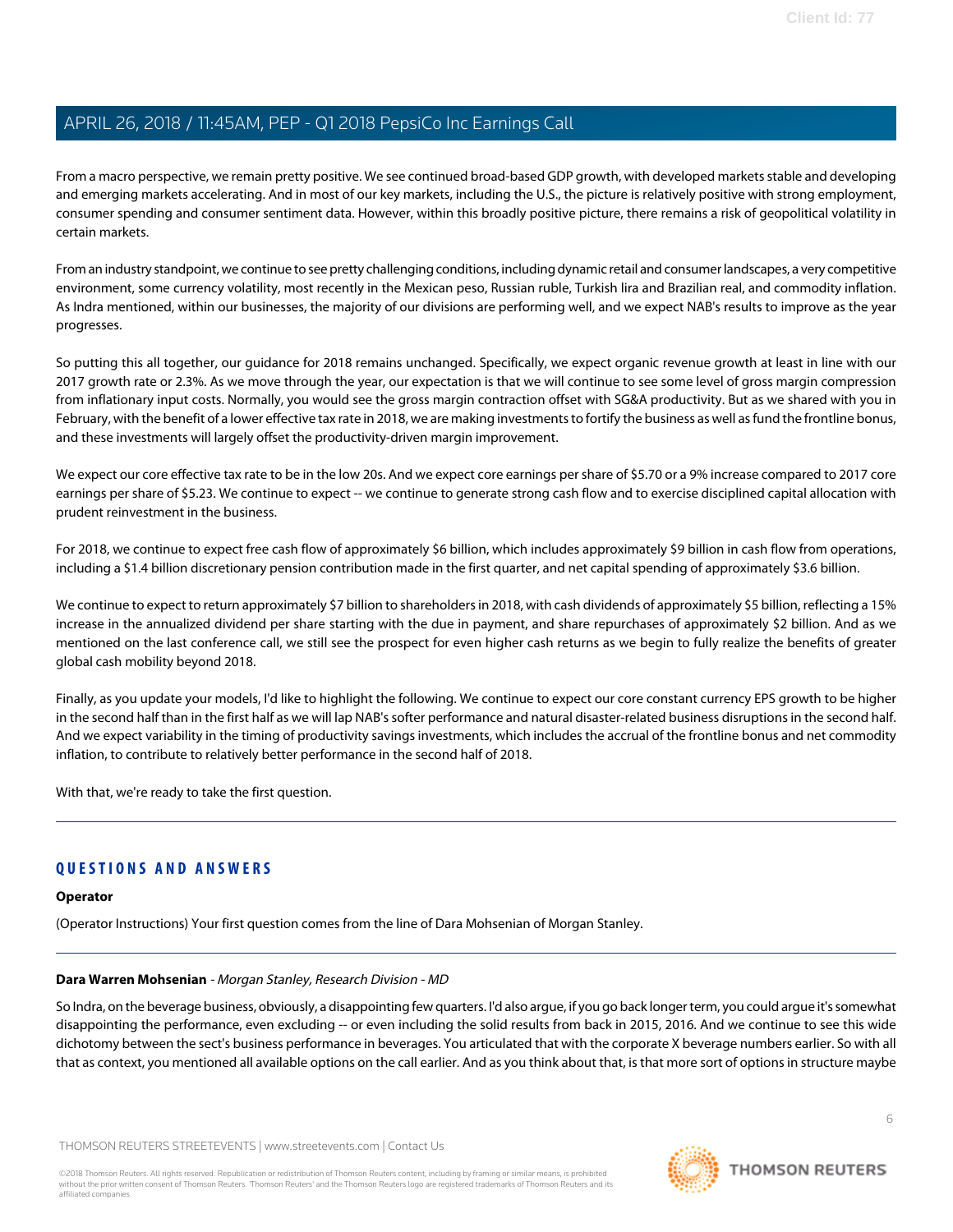that we've seen in the past, perhaps tweaked a bit for today's environment? Or is that seriously considering more radical changes? And I'm trying to get a sense for the level of sort of discontent within the organization around these beverage results.

# **Indra K. Nooyi** - PepsiCo, Inc. - Chairman of the Board & CEO

So Dara, that's a good question. So let me start off by saying, we're talking just about North American Beverages. As I look around the world, given some of the actions in many countries on beverage categories, selected beverage categories, we have actually performed quite well internationally in beverages, not just as PepsiCo, but the PepsiCo system, because our bottlers have their own beverage businesses, too. So if you look at the total, the beverage system of PepsiCo has actually performed extremely competitively. The issue is in North America, and the issue is really the last 3 quarters. We look at the performance of the business constantly. If I look at it post the reinvestment we made in 2012, the business has actually performed quite well, very competitive, but performed quite well. And 2014 coming into '15, '16 and even the first half of 2017 was good. The last 3 quarters have been worrisome for us. And let me talk a little bit about this, and I am reflecting back in the last 15 years of looking at North American Beverages in particular. Whenever we have a competitive situation where somebody is going through a financial transaction with beverages, clearly, that creates room for reinvestment, which starts to perturb the competitive balance. And that's what we are seeing in the last 3 quarters because of stepped-up investment resulting from business model changes. The question is, should we allow this to pass or should be step up and invest along with our competitor? And that's a big question we ask ourselves. For 3 quarters, we said, let it pass because all of these have a time frame. And once that temporary investment phases over, the business comes back to a competitive equilibrium. But we don't want to be a net share donor, especially in CSDs, especially in colas. And so we'll go toe-to-toe and increase our spending in colas, in particular, but we're going to remain very responsible on pricing. The key thing is this is a business that's highly competitive in North America. There's no question about it. It's a big business. It's a profitable business. Is it the same profile with salty snacks? No. But it generates a lot of U.S. cash, in the mid-teens profitability. I think that's a very, very attractive business in the staple space. And it gives you enormous clout with retailers because the velocity of these categories are phenomenal. And I will tell you one thing, anybody who's in the beverage business always wants to be in the salty snack business. And anybody who's in the salty snack business always wishes they had a beverage partner because you can't have a salty snack without a beverage. So we have the combination together. We just have to keep making sure that our portfolio works, and that's what we are doing. We like the fact that we have to go through these short-term issues with performance. But believe me, our team is maniacally focused on getting this business back to track in the second half of this year, and we will, sequentially improving every quarter.

## <span id="page-6-0"></span>**Operator**

Your next question comes from the line of Lauren Lieberman of Barclays.

## **Lauren Rae Lieberman** - Barclays Bank PLC, Research Division - MD and Senior Research Analyst

I wanted to talk a little bit about productivity. The profitability outside the U.S. really accelerated, and productivity was highlighted, kind of ranked first in the description of each businesses in the release. So could you talk a little bit about the balance of kind of productivity savings outside the U.S. versus within the U.S.? And as we go forward, should we expect more savings to come out of international and perhaps to start to see some margin build? Or are you still more prioritizing reinvesting, maybe pricing a bit below the rate of inflation to continue consolidating market share internationally?

## **Indra K. Nooyi** - PepsiCo, Inc. - Chairman of the Board & CEO

Our goal is not to price below inflation. That's not our goal. What we're trying to do is build frequency and penetration. That's all we focus on in every market. And market by market is a function of what the nature of the competition is. Because in many of these markets, we have local competitors, too, and we have to think about our pricing architecture versus local competition. So at every point in time, Lauren, we are looking across geographies to really figure out how best to grow the businesses. Is it frequency? Is it penetration? Do we want to actually create a price umbrella for other local competitors to come in? Or do we want to remain with the price premium that's reasonable and allows us to build the business? So while doing this, sometimes, we let productivity flow through. Other times, we reinvest it back in the business. So it's again literally a



7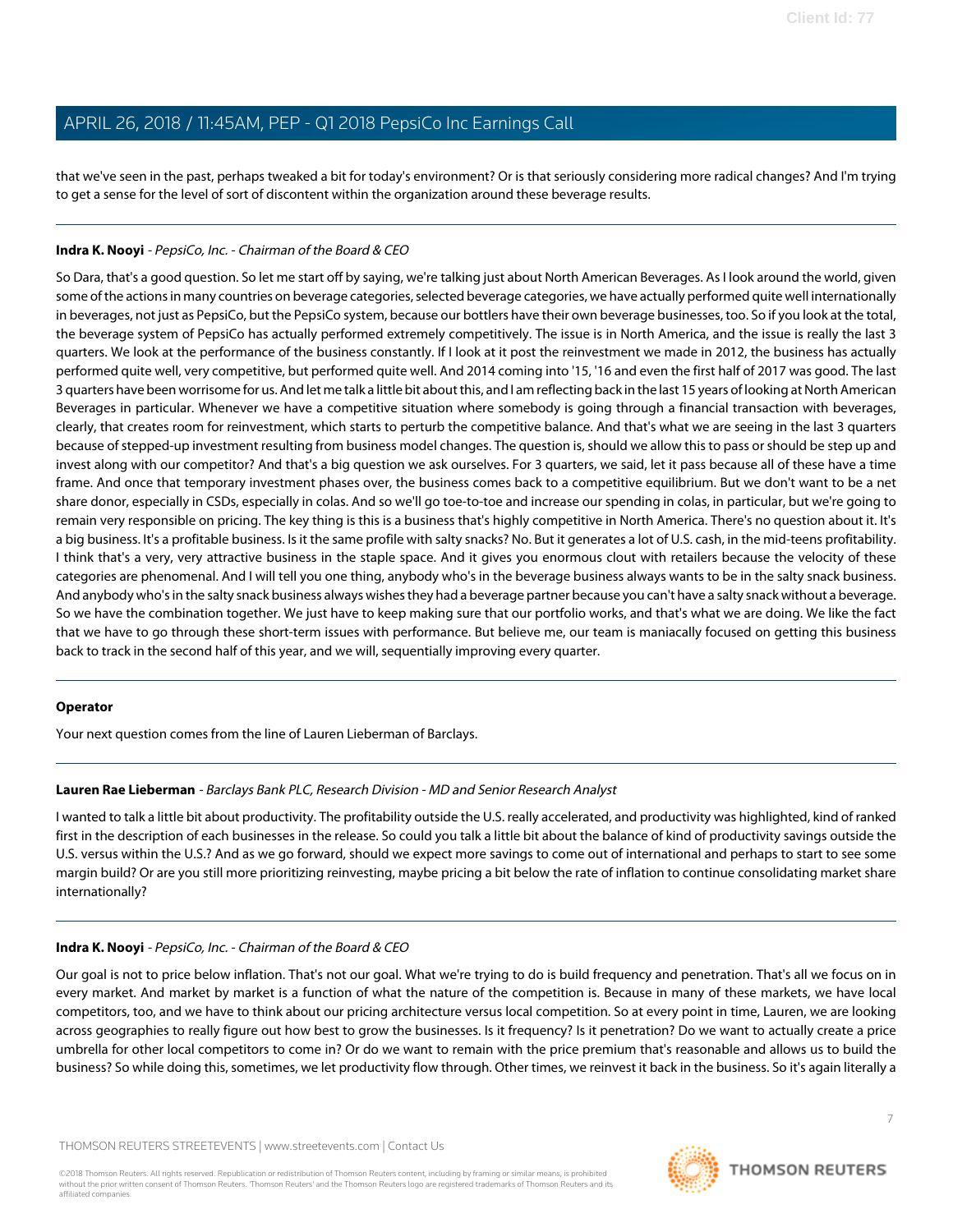case-by-case basis. The net-net result of all of this is, as a company, overall, we are focused on productivity like you won't believe it. We think all the digital technologies that are [coming], all the new ways we can work to improve agility, improve flexibility, delayer the company, there's so much we are looking at, is actually going to increase the productivity of our company. It's just that we have to make sure we have enough beta tests done with all the new technologies in the company that when we roll it out across the company, they actually yield results as opposed to flopping. So we are in the process of doing all the beta tests now to make sure that they actually yield the kind of results that we're looking for. Rest assured, you might see short-term international productivity, but overall, we're looking at global productivity initiatives. Hugh, did you want to add anything?

# **Hugh F. Johnston** - PepsiCo, Inc. - Vice Chairman, Executive VP & CFO

No, I was just going to comment on that as well. The productivity balance won't change. It will be consistent across the globe.

#### **Operator**

<span id="page-7-0"></span>Your next question comes from the line of Bryan Spillane of Bank of America.

# **Bryan Douglass Spillane** - BofA Merrill Lynch, Research Division - MD of Equity Research

So I guess, I want to follow up on Dara's question, just about NAB. And I guess as you think about all the available options to drive greater shareholder value, would that actually include separating or selling NAB? Is the international business still important to have the scale benefits and you'd keep one or not the other? Or is that really not kind of what you're implying when you talk about all available options?

## **Indra K. Nooyi** - PepsiCo, Inc. - Chairman of the Board & CEO

That's not what we are talking about when we talk about all available options. The beverage business is still a global business. It's very linked, the North American business with the international business. And it's very linked to our snacks business. It provides very important scale in many international markets and provides us a seat at the table with customers here in the U.S. So I think the beverage business is very important. The real question we are asking ourselves is, how best do we handle the operating aspects of bottling? We've gone back and forth between a separate company part of PepsiCo. Is it best as a standalone public entity? Or is it best in the hands of multiple franchisees? The evidence is not clear. And we want to make sure we just don't engage in financial transactions for the sake of financial transactions. But whatever we do is really setting the company on a sustainable path. So we're looking at what models exist out there. We're looking at what we did in the past. And we're trying to see how best to operate this very attractive, but very competitive beverage business that creates shareholder value and also does not detract from the overall performance of the rest of PepsiCo.

## <span id="page-7-1"></span>**Operator**

Your next question comes from the line of Vivien Azer of Cowen.

**Vivien Nicole Azer** - Cowen and Company, LLC, Research Division - MD and Senior Research Analyst

So Indra, I was hoping we could touch on Frito-Lay, please. Another solid print from the top line. But I was hoping you could touch on price realization. You did cycle quite a tough compare. But it does also look like in the scanner data that there might be a slight softening in pricing, driven by competitive promotional activity. So if you could just offer any color on that, that would be helpful.

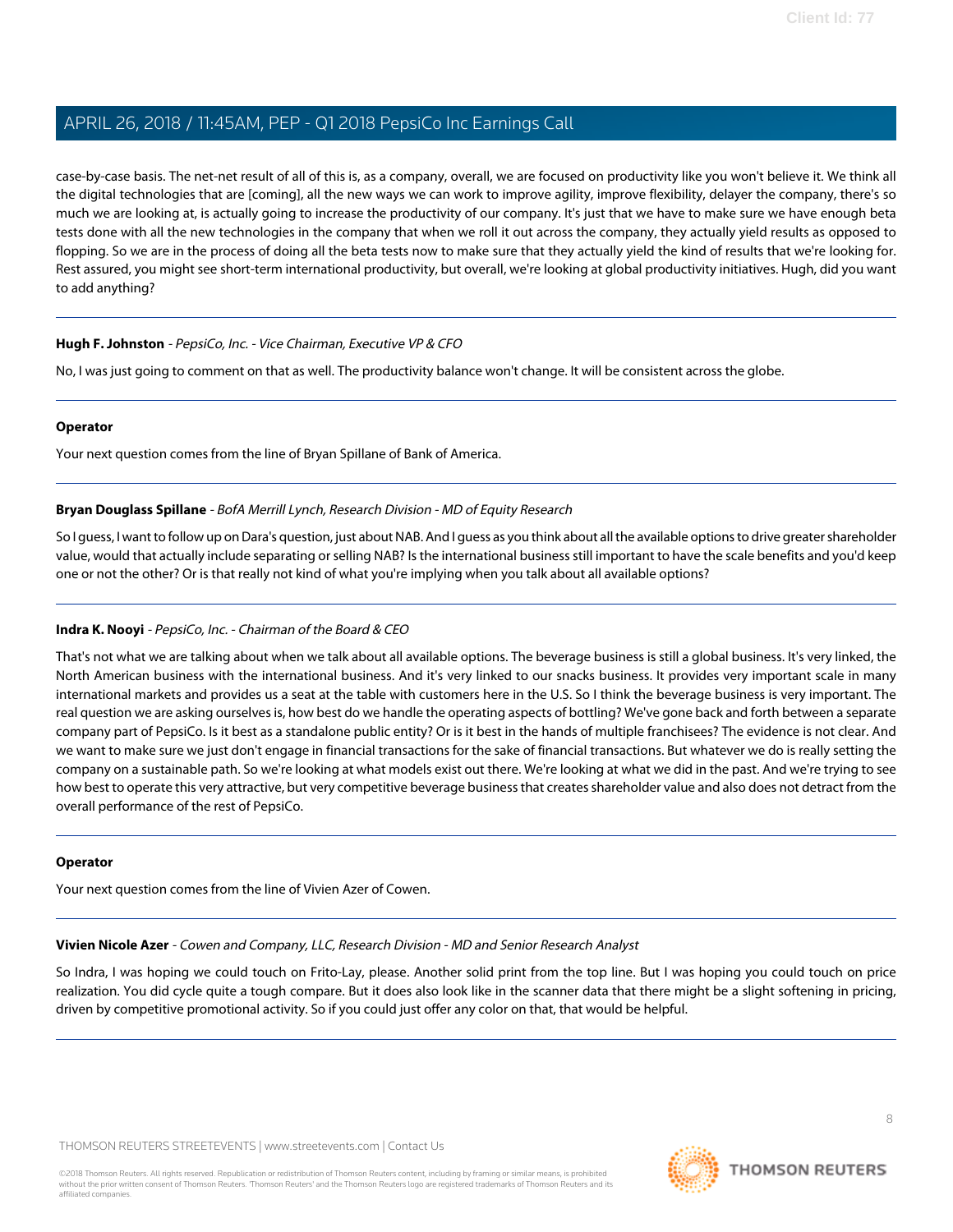**Indra K. Nooyi** - PepsiCo, Inc. - Chairman of the Board & CEO

So Hugh?

# **Hugh F. Johnston** - PepsiCo, Inc. - Vice Chairman, Executive VP & CFO

Yes, I'm happy to answer that. No, I would take the pricing as more temporary in nature. I think when we get to the end of 2018, you're going to see Frito-Lay pricing that's very much in line with what you've seen in the past. I wouldn't expect any dramatic dislocation in that regard. Quarter-to-quarter, price can wiggle a bit. But by the end of the year, you're going to see the same consistent Frito, both from a pricing perspective as well as from a profit perspective that you've seen in the past.

## **Operator**

<span id="page-8-0"></span>Your next question comes from the line of Caroline Levy of Macquarie.

# **Caroline Shan Levy** - Macquarie Research - Senior Analyst

I'm wondering if I got this right, but it looks like your spending on A&M was down in the first quarter North American Beverages. If I did get that right, can you just help us, regardless, understand sort of the pacing of the spend behind this business and which brands in particular? Is it really very cola-focused? Are you going to be spending heavily on all your brands, and what the strategy is? Just a little more to give us some confidence in the back half recovery.

# **Indra K. Nooyi** - PepsiCo, Inc. - Chairman of the Board & CEO

Hugh, why don't you take it, and then I'll follow up.

## **Hugh F. Johnston** - PepsiCo, Inc. - Vice Chairman, Executive VP & CFO

Yes, happy to. Caroline, a couple of things on that. Number one, we kind of have to separate the accounting from the actual spending in the marketplace. From an accounting perspective, as, of course, you know, A&M gets spread out on a curve. As the volume was a little bit softer in the first quarter relative to our expectations for the year, less of the spend would have been booked in the first quarter. And so you're seeing a timing difference in what appears in the books. In terms of media spend in the marketplace, we were actually up strong double-digits and strong double-digits across the big brands. So I wouldn't overfocus on what the A&M showed up in the financial books. That's a product of GAAP convention. In terms of actual advertising in the marketplace behind the big brands, it was up significantly.

## **Indra K. Nooyi** - PepsiCo, Inc. - Chairman of the Board & CEO

And in terms of going forward, Caroline, which was the second part of your question. In most of the brands that we have, we are spending at very competitive levels, and they're all yielding the right results. The only place where we were outspent in the marketplace is in colas. And we were surprised by the extent of which media spending was taken out in colas by competition. So we are going to step up our advertising behind trademark Pepsi, with a little bit of a focus on Zero Sugar and Diet Pepsi. And at the end of the day, we don't want to be a shared owner. We want to be responsible in pricing. We want to be responsible in portfolio management, to go where the consumer is going, at the same time, being a shared owner is not our cup of tea.

## **Operator**

Your next question comes from the line of Ali Dibadj of Bernstein.

THOMSON REUTERS STREETEVENTS | [www.streetevents.com](http://www.streetevents.com) | [Contact Us](http://www010.streetevents.com/contact.asp)

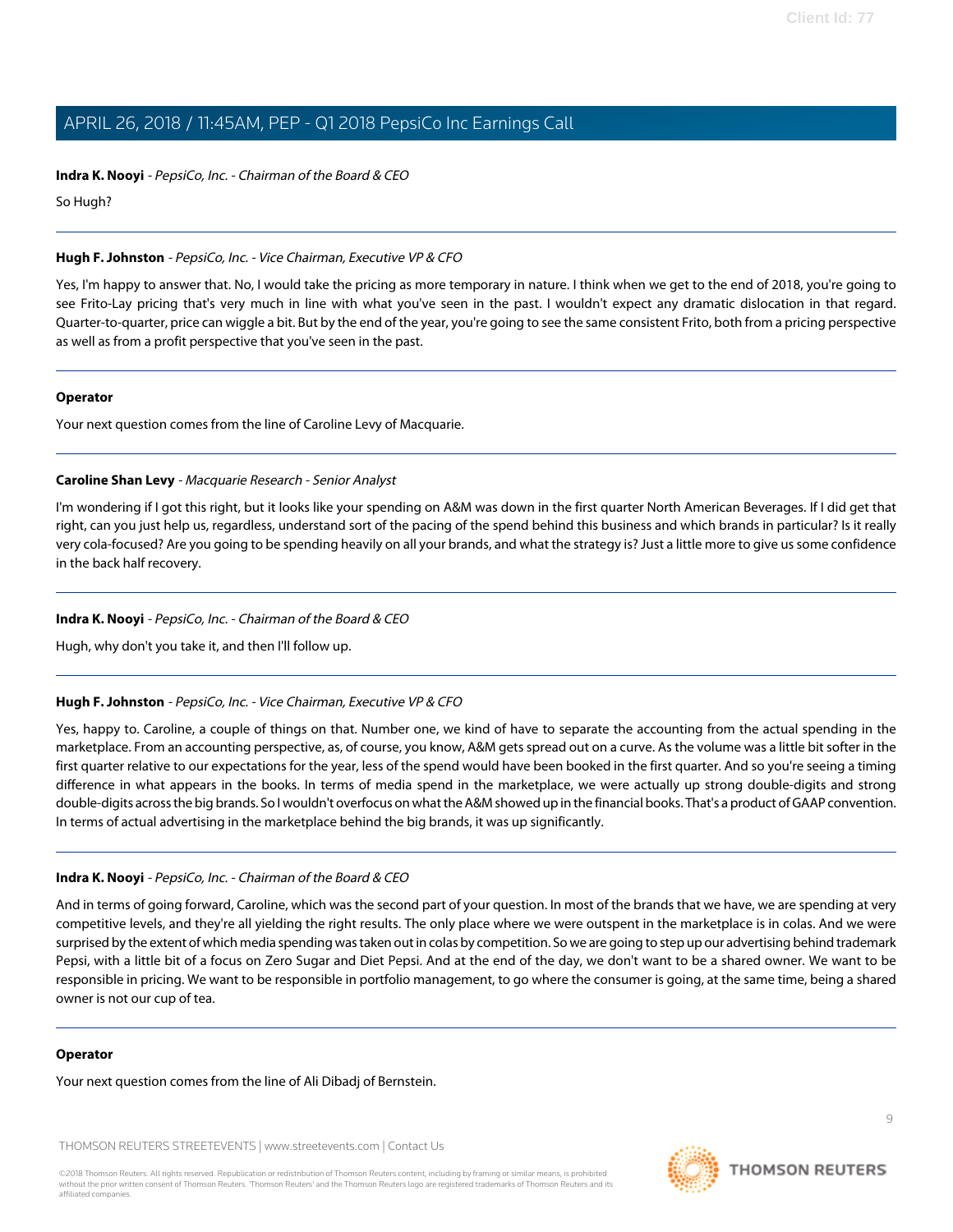# <span id="page-9-0"></span>**Ali Dibadj** - Sanford C. Bernstein & Co., LLC., Research Division - SVP and Senior Analyst

So I wanted to go back to pricing in North America Beverages for a moment. You may remember, we were quite vocal in pushing that price rationality is the best for shareholders and CSDs at least. And look, to your credit, you were early adopters of the sustainable price/mix that we've been seeing in CSDs in North America. But actually, now there's a little bit more controversy about it. I think I'd argue that the biggest investment controversy we are hearing right now, certainly since Coca-Cola reported a couple of days ago, the controversy is whether price/mix will become more competitive or not. Now to be clear, you reported pricing up in NAB, the EPS reported pricing up in NAB or their equivalent. KO had pricing down. I don't know if you listened to the call or not, but they excused it away with user compares and freight costs oddly in price, et cetera. But for all investors are trying to figure out that controversy in particular, what will price/mix look like in North America beverages for you, for your competitors, in the context of KO's hopefully confusion in terms of their pricing and your talk at reinvestment? I get that you're being clear in terms of being responsible on pricing. I want to get a better sense of what that is and how we should think about price/mix in North America beverages going forward.

## **Indra K. Nooyi** - PepsiCo, Inc. - Chairman of the Board & CEO

Again, mix is very important because based on the mix, you'll see what the price realization is going to be. But Ali, I'll tell you something. We've said this for several years now, and I'll repeat it. The message that all our NAB taps have is make sure that we never return to what happened in 2011, 2012 when there were \$5 cubes. That's not going to happen. We want to make sure that, especially with inflation creeping into the business, we price to cover inflation. I think it's very important, with a category growth of about 2%, that we play this market in a very responsible way so that we don't further depress the category. Now here's a challenge. Single-serve clearly has better price realization. And as the mix of single-serve versus groceries shift, clearly, you'll see some pricing pertubation. But from our perspective, we are watching grocery pricing very, very carefully. And we want to make sure we don't destroy the pricing architecture across the industry. And that's really the game we are playing. But we're not going to lose the game because of media spending because, at the end of the day, pricing discipline is one thing. But if it's a question of media spending to make sure that the consumer understands that Pepsi is still a strong vibrant brand, we're going to spend on media. And we are maniacally focused on making sure we use every opportunity with mini cans, with other packaging formats, to cover inflation to the extent we can, although that's difficult, but inch the pricing up. That's what we are focused on right now.

## <span id="page-9-1"></span>**Operator**

Your next question comes from the line of Amit Sharma of BMO Capital Markets.

## **Amit Sharma** - BMO Capital Markets Equity Research - Analyst

Indra, just a clarification for you and one for Hugh. When you talk about increasing spending on the colas in North America, are we talking about taking spending from other segments and putting it behind colas? Or are you thinking about just raising the overall bucket? And then for Hugh, maybe talk about maybe potentially bringing more cash back. And when you talk about returning it to shareholders, are you thinking more of buyback or raising dividend higher as well?

## **Indra K. Nooyi** - PepsiCo, Inc. - Chairman of the Board & CEO

To your question, the first part, Amit, a little bit of both. Some of it will be reallocation, but some of it will be additional spending we'll put in. We are working through the details now, but the fact of the matter is, we are going to increase spending behind colas. Hugh, on the increased cash?

## **Hugh F. Johnston** - PepsiCo, Inc. - Vice Chairman, Executive VP & CFO

Yes. So Amit, we're still working through plans to bring cash back to the U.S. No change in 2018 guidance, either from a dividend or share repurchase perspective. And as regards to 2019, obviously, it's too early to talk about that. We'll talk about specifics of that as we get closer to next year.

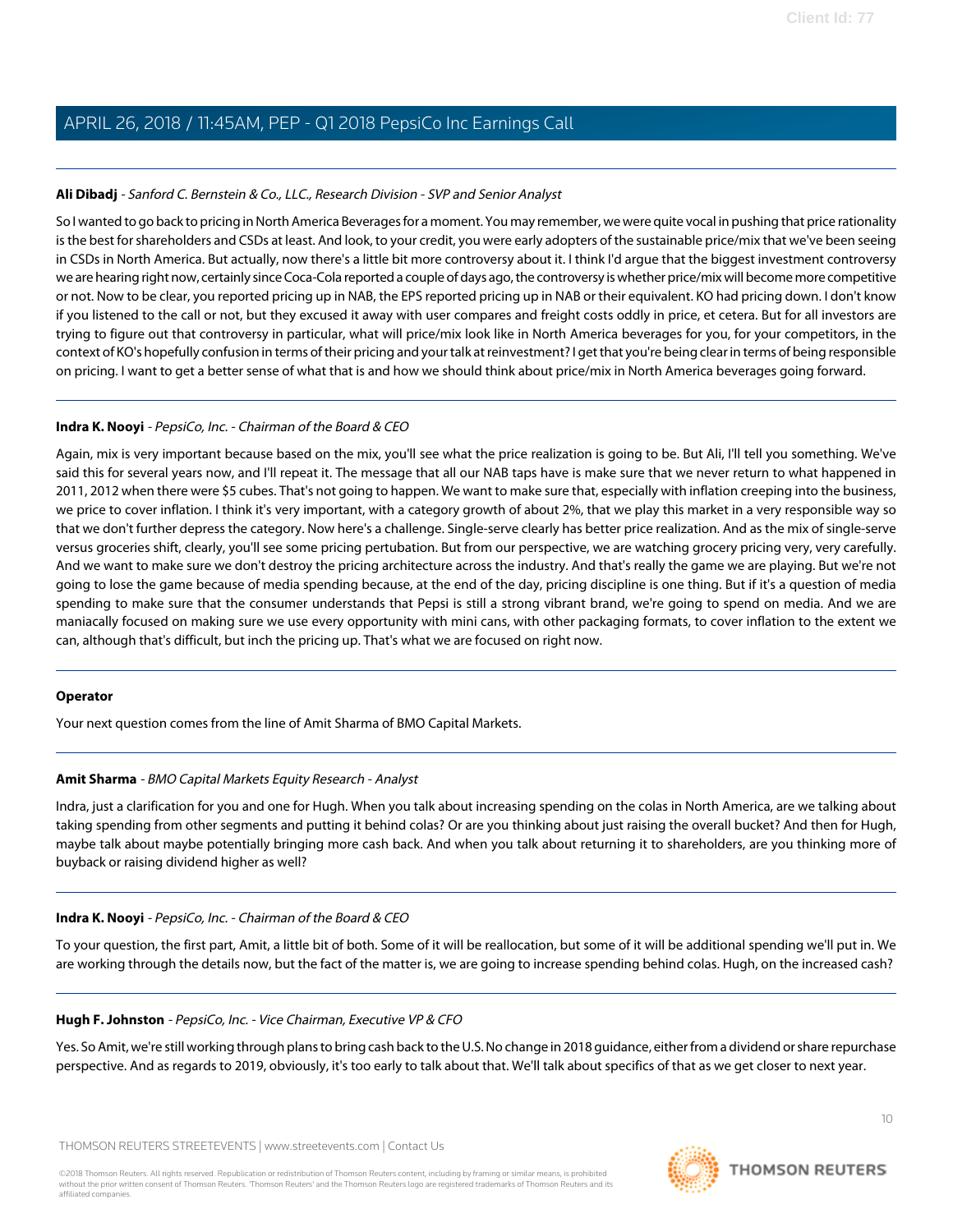# **Operator**

Your next question comes from Mark Swartzberg of Stifel.

# <span id="page-10-1"></span>**Mark David Swartzberg** - Stifel, Nicolaus & Company, Incorporated, Research Division - MD

Also NAB. I know we're spending a lot of time on that, but it's important. Firstly, a clarification response to your response to Bryan's question. Are you also saying refranchising is not on the table when you say you're not interested in hiving off beverage? And then also, Hugh, you mentioned strong double-digit increases on the big brands. Why do you think the volume didn't respond better to those increases?

# **Indra K. Nooyi** - PepsiCo, Inc. - Chairman of the Board & CEO

On refranchising or any other option, Mark, I didn't say no to anything, I didn't say yes to anything. All that I said was we're studying all of the options because we have gone back and forth with the bottling business over the last decade or 2. And I don't believe just doing a financial transaction for the sake of short-term financial results is the optimal way to create shareholder value. What we're trying to say is, given the dynamics of this business going forward, given that the mix of products is likely to change, with more [heart fill], more noncarbonated, more nutritious beverages coming on to the marketplace, how best do we manage the concentrate business versus the bottling business so that we don't have to engage in a financial transaction every 5 or 10 years. That's what we're trying to do. We are looking at structures that exists today to see whether they are operationally easy to execute or do they sound good in the short term, but they're very, very complex and operationally a nightmare to operate. We're studying that. We're also looking at other structures because I always told you, the bottling business is a utility, low earnings growth, lots of cash. How do you operate the bottling business like a utility? What's the best structure to do that? That's what we are thinking through, stay tuned.

# **Hugh F. Johnston** - PepsiCo, Inc. - Vice Chairman, Executive VP & CFO

And Mark, as regards to the increase in media spending, certain marketing levers work very quickly, distribution and price being the chief among them. Advertising and marketing, there is a building effect over the course of several quarters. So I think you actually did see some responsiveness in Dew, and even Pepsi improved a bit. But it's going to take a few quarters for the Pepsi business to fully respond to the increased advertising in the marketplace.

## <span id="page-10-0"></span>**Operator**

Your next question comes from Andrea Teixeira of JPMorgan.

# **Andrea Faria Teixeira** - JP Morgan Chase & Co, Research Division - MD

Could you please comment on the cadence? I guess, you want to move back to the numbers, if we can. The cadence of the impacts of the commodities and transportation and also, obviously, the employee bonus, which I understand is a one-time effect and probably behind us. So -- and correct me if I'm wrong. So if you could help us reconcile as we go through the year against the \$1 billion productivity per year? So if you can share some of what you're tracking year-to-date against that objective.

# **Hugh F. Johnston** - PepsiCo, Inc. - Vice Chairman, Executive VP & CFO

Yes, happy, Andrea, to talk a little bit to that. And certainly, you can follow up with Investor Relations to get into more of the details. Specific to your question, number one, the frontline bonus was entirely booked in Q1, so you see that in the numbers already. Number two, in terms of the commodity inflation, that will be pretty consistent over the course of the year. And the productivity will equally be consistent relative to prior year

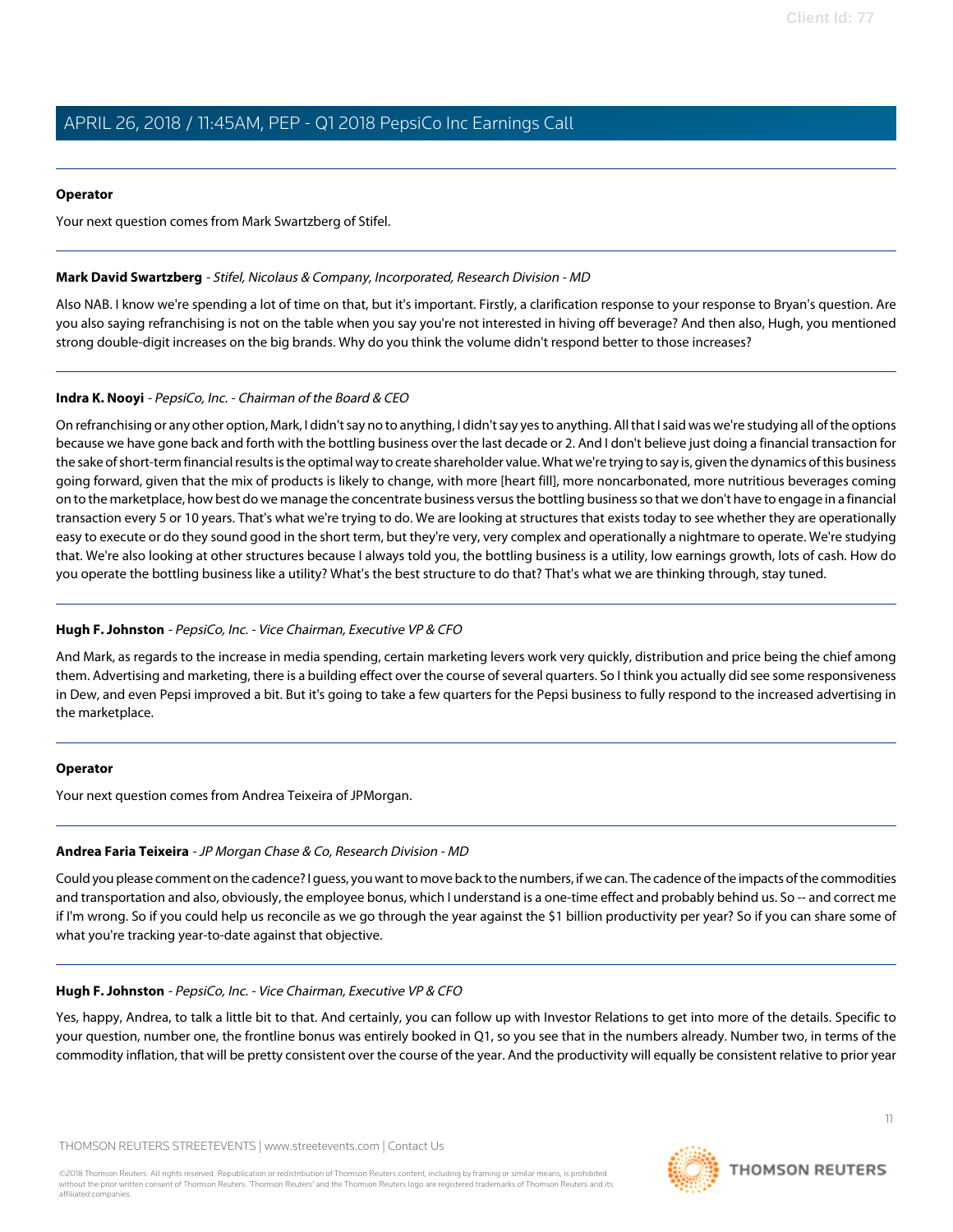over the course of the year. Of course, productivity always builds during the year, but prior year productivity also builds. So that shouldn't be a dramatic difference.

#### **Operator**

<span id="page-11-1"></span>Your next question comes from Robert Ottenstein of Evercore ISI.

#### **Robert Edward Ottenstein** - Evercore ISI, Research Division - Senior MD, Head of Global Beverages Research & Fundamental Research Analyst

I was just wondering if you could give us a little bit of help, and sorry to go back on North American Beverages, but is it really as easy as just spending more money and driving share of voice? Or is it quality of the share of voice? And I'm just wondering if you can just kind of give us some metrics or some evidence of the work that you've done that it's purely a question of share of voice, that you have the right message, you just need to get it out more, and that the brands are essentially healthy, it's just you're being outspent.

## **Indra K. Nooyi** - PepsiCo, Inc. - Chairman of the Board & CEO

Robert, we look at this all the time. Clearly, the quality of voice is important. You cannot just spend with a poor message. The message that we had the last 2 years, I don't think resonated as much. But the new Pepsi Generations campaign is resonating exceedingly well, scoring very high. The recall, the regard numbers are all extremely high. And as we go to the summer, you'll see more advertising for Pepsi Zero Sugar, Diet Pepsi, as new products come in. You will see a trademark campaign, augmented with some specific additional messaging on Pepsi Zero Sugar and Diet Pepsi. And believe me, we are maniacally focused on the quality of the message to see if it's resonating with the traditional users, which tend to be more the boomers, and then recruiting the new people, which is the millennials. And we are watching all of these cohort groups to make sure that the message is getting through, that Pepsi is a refreshing drink. It's great for fun times together, and it's great with food. And the recent campaign with Aaron Judge is gaining a lot of attention, and we feel good about the messaging. But at the end of the day, having a great message but not conveying that regularly, especially with a competitor who is on air all the time, is not the right approach. And so we are going to step up the advertising, and we will constantly look at how it's resonating with consumers. And if we have to make a little tweak here and there, we'll do it.

## <span id="page-11-0"></span>**Operator**

Your next question comes from Pablo Zuanic of SIG.

## **Pablo Ernesto Zuanic** - Susquehanna Financial Group, LLLP, Research Division - Senior Analyst

Look, just to follow up on this North American Beverage commentary you've made. I mean, obviously, investment bankers listening on this call will be knocking on your door and giving you plenty of ideas and suggestions. But I want to make 2 questions. One, why do you really think that beverages, whether they concentrate with or without bottling, gives you greater strength in terms of having a seat at the table? I could argue the opposite, right, that the poor performance in beverages maybe dilutes that seed when you're having discussions about Frito and all the great innovation you are putting through there. So maybe just remind us and convince us, why really having beverages, whether concentrate with or without bottling, really helps? And the second question which is related to that, in the hypothetical scenario that you did not have beverages, tell us what do you think you could do better? I mean, I could argue that the relationship with Tingyi could be expanded. I could argue that you could be a lot more aggressive overseas in expanding your snacks footprint. I could maybe argue that you could [load] more without beverages. But if you can comment on that. I mean, you have opened it all to these questions, of course, with the commentaries you have made today.

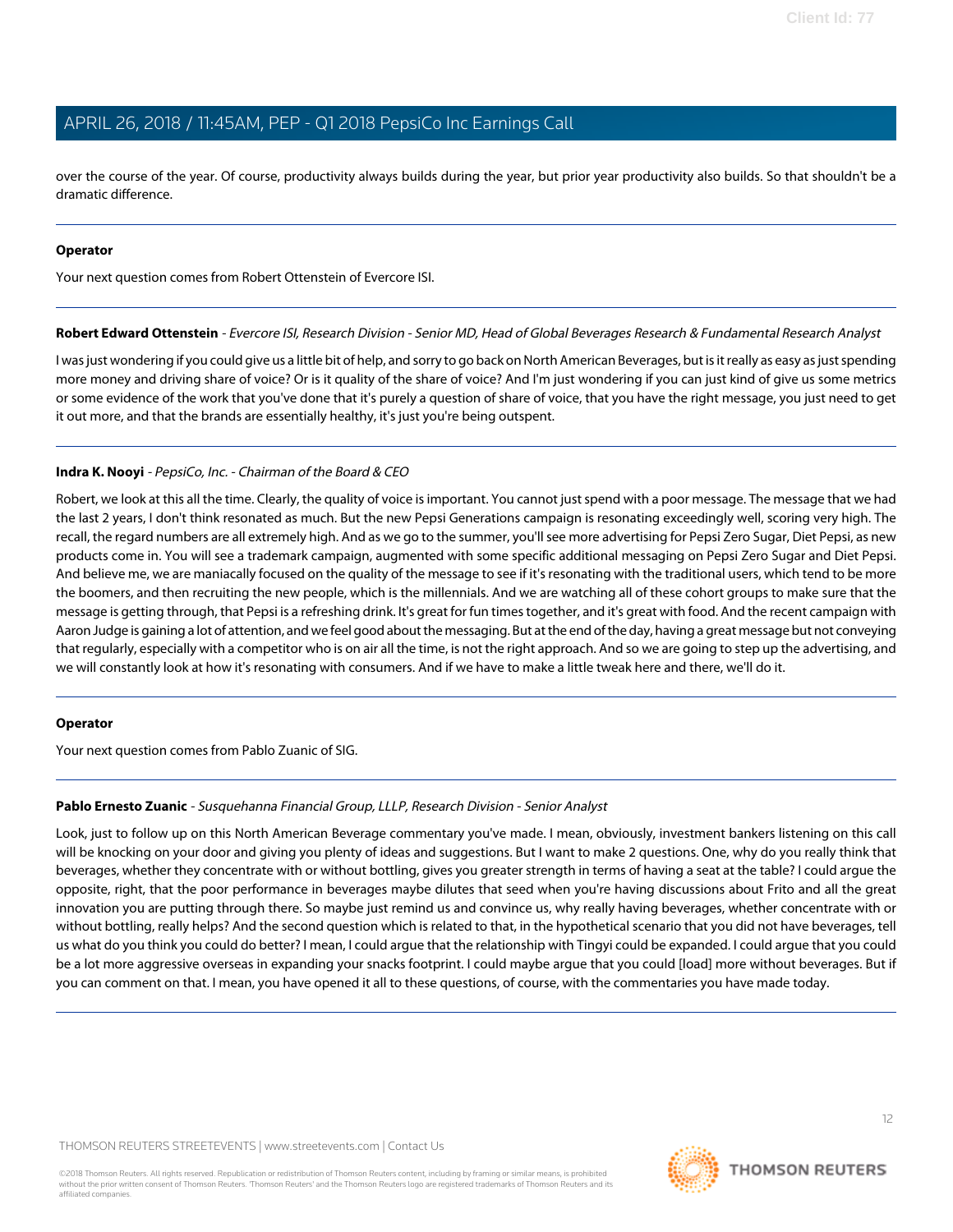# **Indra K. Nooyi** - PepsiCo, Inc. - Chairman of the Board & CEO

Pablo, first of all, the investment bankers have been knocking on our door forever. They have lots of great ideas. But at the end of the day, as I said, the ideas have got to make sense. They've got to make business sense and shareholder value sense. And we've been thinking through all of this a lot. Hugh, why don't you take the first part of the question, then I'll come back and add to it?

# **Hugh F. Johnston** - PepsiCo, Inc. - Vice Chairman, Executive VP & CFO

Yes, happy to. I would respectfully disagree with you on the notion that not having beverages would increase our sway or our influence with retailers. The fact is we're the #1 beverage company or food and beverage company in North America. We're the #2 food and beverage company globally. We have impulse categories and expandable consumption. And we've consistently drove -- driven growth for our retailers because of the fact that we have impulse categories and strong brands, and they've been well-marketed over time. So as our retailers are looking for growth, they inevitably come first to PepsiCo because of the size of the 2 businesses. It's not to say either one of them is in a terrific business alone. We just think the 2 of them are better together, and I have a lot of evidence to support that. So I do think that the retailers value what we bring to the table in their entirety.

# **Indra K. Nooyi** - PepsiCo, Inc. - Chairman of the Board & CEO

Again, Hugh, adding to your comment. In North America, if you take the biggest retailers, they do top-to-top meetings and a joint business plan session maybe with 3 companies. And PepsiCo is a company that is a must do a top-to-top with because we are such a big part of the store, such a big part of the growth. And most large retailers will say, if PepsiCo doesn't grow, we can't grow because it's such a big part of the high-velocity categories. So our joint business plan, top-to-top meetings, maybe one of the few by the senior most leaders of the big retailers attend these meetings. Second, I go over to Europe, and individually, our businesses maybe 37th or 50th in importance to a retailer. But together, we are on the top 10, but not just in the top 10, we're the fastest growing. And very often, we end up with top-to-top meetings with European retailers, and I attend many of them. And the reason that they ask for the top-to-top is because, together, we drive a lot of the sales growth of the retailer, and we are high-velocity categories and bring the traffic in. And we are very innovative across both categories. So I think that what we're looking at right now is a short-term performance issue with North American Beverages. We know exactly what needs to get done, and we're off doing it. And we have come off 3, 4 years of terrific performance, so we've got 3 quarters of performance miss, and we are going to fix it, period.

## <span id="page-12-0"></span>**Operator**

Your next question comes from Nik Modi of RBC Capital Markets.

# **Sunil Harshad Modi** - RBC Capital Markets, LLC, Research Division - MD of Tobacco, Household Products and Beverages

I guess a lot of your commentary on the beverage business has been around just stepping up marketing, but we haven't really talked about much on execution. And I'm just wondering, because if you're in the marketplace and you look at a refranchised Coke territory versus a Pepsi territory, you can't see a very stark difference in terms of pre and post the refranchising for Coke. And so I'm just wondering, how can you compete in that type of situation where you have these independent franchisees just spending a lot more of their own capital in improving execution at retail versus a company-owned bottling operations? So I just was hoping you can give me some context around that as we think about some of the options you might have in the future.

# **Indra K. Nooyi** - PepsiCo, Inc. - Chairman of the Board & CEO

You're right, Nik. You know what, and this is just our observation because we have studied all these in great detail. In the first couple of years of refranchising, when the parent company gives you a bit of a break, you're spending the parent company's money. After the first 18 months, it's your money that you have to spend. And right now, those independent bottlers are operating on very, very low margins. So the real challenge is

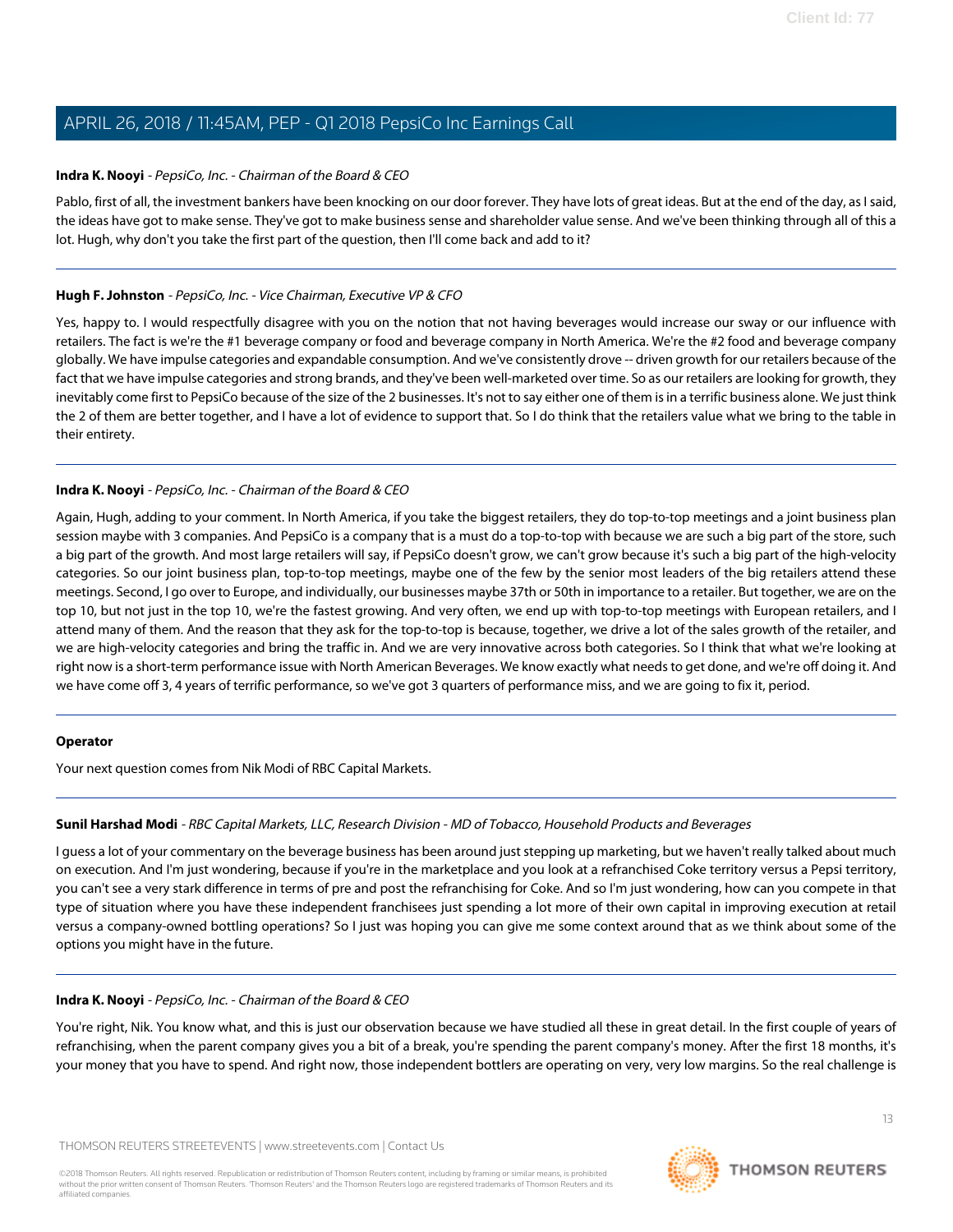going to be, after the first 18 months after refranchising, are they going to be spending their own money off of lower margins already to do what they've been doing in the first 18 months post-refranchising where they got some breaks from the parent company? I don't know, the jury is out. All that I tell you is the evidence in a couple of cases where we've seen the first 12 months passed after refranchising, we're already seeing execution drop off significantly. Again, I'm not passing any judgment, I'm just giving you an observation. Believe me, what we are doing is studying their model in great detail. And if we believe their model makes sense and if we believe that it's a model that can be executed without having to buy back the bottlers again in a few years down the road, the advantage is we can follow it easily. We are in studying mode at this point, along with all other options.

# **Operator**

<span id="page-13-0"></span>Your next question comes from Bonnie Herzog of Wells Fargo.

# **Bonnie Lee Herzog** - Wells Fargo Securities, LLC, Research Division - MD and Senior Beverage and Tobacco Analyst

I have a follow-on to an earlier question on price/mix, specifically on channel mix. Could you guys drill down a little on what you're seeing in terms of your businesses in the different channels in the quarter, and then your outlook for the rest of the year and how that may positively or negatively impact your mix? And then just to clarify, you do expect your price/mix to be positive this year, correct?

# **Indra K. Nooyi** - PepsiCo, Inc. - Chairman of the Board & CEO

Go ahead, Bonnie -- go ahead, Hugh.

# **Hugh F. Johnston** - PepsiCo, Inc. - Vice Chairman, Executive VP & CFO

Yes. First, we're seeing pretty consistent positive pricing across all of the channels. So nothing that you see in the IRI or Nielsen data is different than what we're seeing overall. Second, as regards the year, yes, we absolutely expect pricing that's consistent with what we've seen in the past couple of years. The business pricing performance has been kind of in the 1% to 2% range price/mix. It's typically been around 2%. I think that's probably a reasonable assumption for us. Again, all subject to what happens in the marketplace, but that's, I think, what you can reasonably expect.

## <span id="page-13-1"></span>**Operator**

Your next question comes from Steve Powers of Deutsche Bank.

# **Stephen Robert R. Powers** - Deutsche Bank AG, Research Division - Research Analyst

Building further on the discussion of snacks and beverages belonging together. As you think about the path to improvement in NAB, I'm just wondering what the role -- the relationship with Frito-Lay is expected to play in that improvement. Because as I listened earlier to the plans for NAB improvement, there definitely seem to be many NAB-specific initiatives under way. But in the context of a broader Better Together, Power of One strategy, I guess, I continue to be somewhat surprised there aren't more joint snacks and beverages efforts being prioritized, such that Fritos enduring strength can theoretically lift beverages. Is that just a misconception on my part, that there aren't more or there isn't more explicit cooperation between the 2 businesses? Or is there evidence that joint beverages versus snacks execution still remains elusive?

# **Indra K. Nooyi** - PepsiCo, Inc. - Chairman of the Board & CEO

Oh, great question, Steve. I'd say that there's stuff that happens together behind the scenes and stuff that happens that's visible to all the consumers. For the big holidays, you do see joint promotions. The idea of Power of One is not to force joint activity even if it doesn't make sense because,

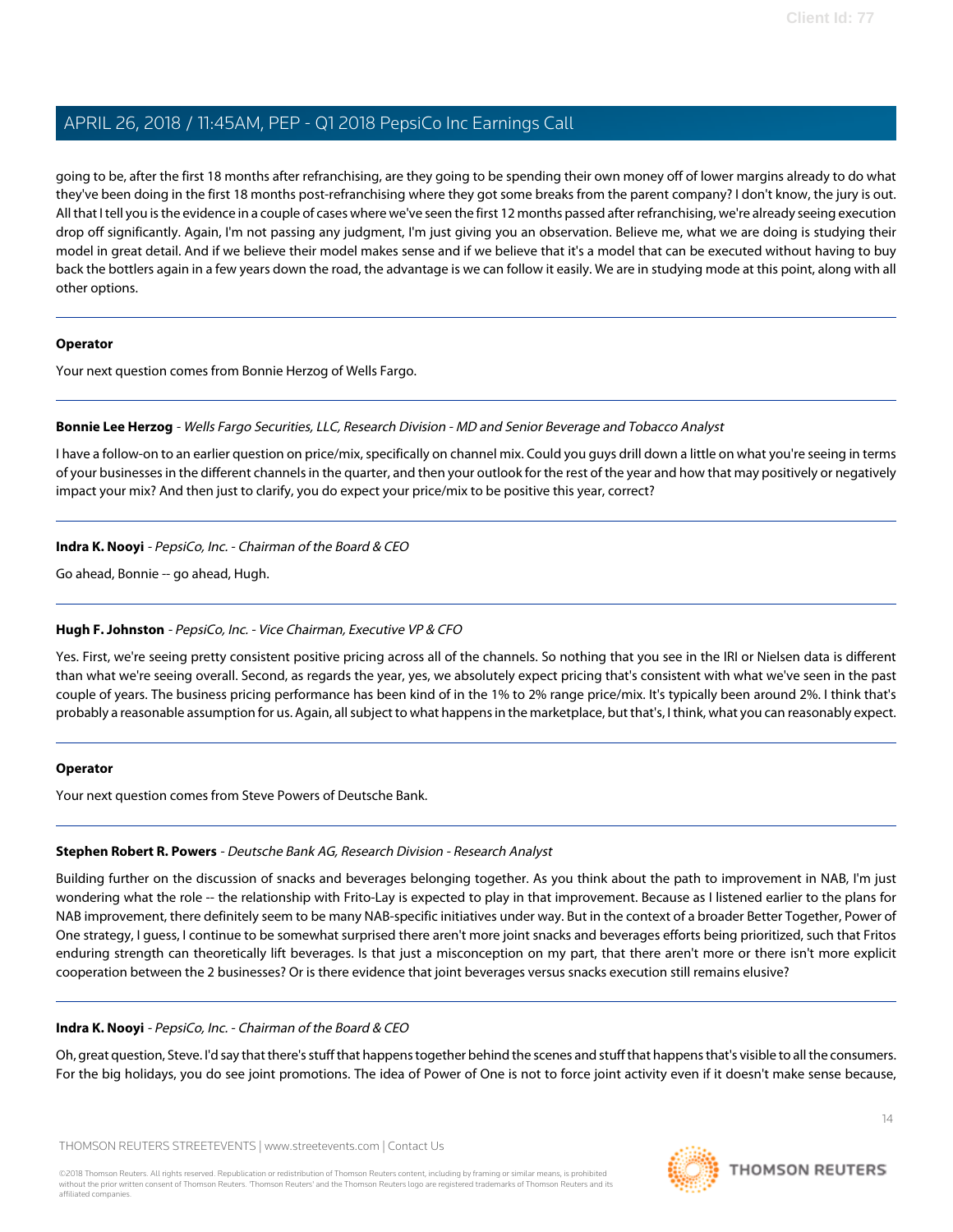sometimes, just based on the marketing calendar with various retailers, Frito and Pepsi may be on deal at different times. So we have to be very, very careful that we don't force deal activity when it doesn't make sense. But Super Bowl was an example where the 2 came together in a significant way. But let me speak behind the scenes. We talked about the joint business planning. We talked about technology transfer. Frito-Lay had GES. NAB had geo box. They're all the same technologies. So we negotiate with suppliers in one place. We have the same chassis for both beverages and Frito-Lay. The go-to-market system shares all the best practices between the 2 entities. When we think about customer management, customer databases, how you think about managing the whole customer relationship, we have Power of One customer teams. Our Wal-Mart team is one team. And so behind the scenes, in dealing with the customers, we are one company. From a execution at the shelf perspective, we do displays and joint activity when it makes sense. Foodservice, we go together. As much as possible, we do have joint programs between beverages and snacks, and that gives us a much better seat at the table for many foodservice negotiations. And then our Hello Goodness vending machine, which we are now rolling out pretty fast, that's got both beverage and snack, Better For You, Good For You options in the machine. And that's what's allowing us to win university accounts because they love the fact that we are putting in Good For You, Better For You products in machines and that's both snacks and beverages, and we take care of fulfilling it. And so I think there's lots going on behind the scenes. Your question sounds like music to my ears because I like to do more and more and more. But you've got to be a little bit careful that you don't do Power of One for the sake of Power of One. You do it because it makes sense in terms of driving sales or lowering costs. Then talent, one thing I shouldn't forget. The great thing with NAB is because it's so competitive, if you take a Frito-Lay person, put them in North American Beverages and send them back to Frito-Lay, they are much better executives because they now really learned what it is to be in a dogfight. And so from a talent development, we actually like NAB as a wonderful talent development area where you really earn your stripes for playing in a highly competitive, sort of not just large competitors, but a whole bunch of small competitors and how you navigate that whole minefield.

#### **Operator**

<span id="page-14-0"></span>Your next question comes from Kevin Grundy of Jefferies.

## **Kevin Michael Grundy** - Jefferies LLC, Research Division - Senior VP & Equity Analyst

Quick points of clarification and then a broader question on sports drinks. But the clarification is on NAB and the strategic consideration. So Indra, is there a time line here that will govern the process? In other words, will investors know next quarter, by year-end, et cetera? So if you could just build on that, I think that would be helpful for people. The broader question I have, though, is on the Gatorade business and your view for the sports drink category. Trends have slowed there, seemingly on health and wellness concerns, Gatorade lost some market share despite higher levels of investment. Can you discuss, Indra, your outlook for the Gatorade business now? How that possibly may have changed over the past year or 2 and your level of confidence that new product innovation can improve your trends?

## **Indra K. Nooyi** - PepsiCo, Inc. - Chairman of the Board & CEO

The first question -- and Hugh, I'll make some comments, if you want to add something, please do. Look, this is -- looking at the best way to operate North American Beverages, this is not something new. We've been talking about it for the last 2 years on the call. So we always look at it and say, hey, what's the best way to create value? And that's something we are maniacally focused on. And we studied other companies' activities. We've looked at creative options on our side. But again, we have to make sure, whatever we do does not take us back to the old system of having problems between the bottling company and the concentrate company because this is a big attractive category. And so there is no time frame, Kevin. When we get to a place where we think it makes sense to do something, we'll share it with you. But at this point, we're not going to give you any date because we don't know. We haven't come up with a solution as yet. We're still studying. In terms of Gatorade, the business is still very, very strong. This is like the ready-to-drink coffee business. When some new competitor comes in and decides to drop the pricing substantially and take some share from distribution, the leader, especially a leader like Gatorade, has to be very judicious in not trying to compete on pricing. And so what happens is we allow some distribution build to happen, then we watch to see what happens to velocities of that product. And right now, what we're seeing is, there is some competition in sports drinks. But after the first distribution build, velocities are dropping off. And if some of these companies are actually preparing for sale, you do see them taking on some actions that are not sustainable in the long term. In those cases, Gatorade just has to be very responsible and very careful in its response. It's got to be surgical, and that's what we are doing. We are watching Gatorade